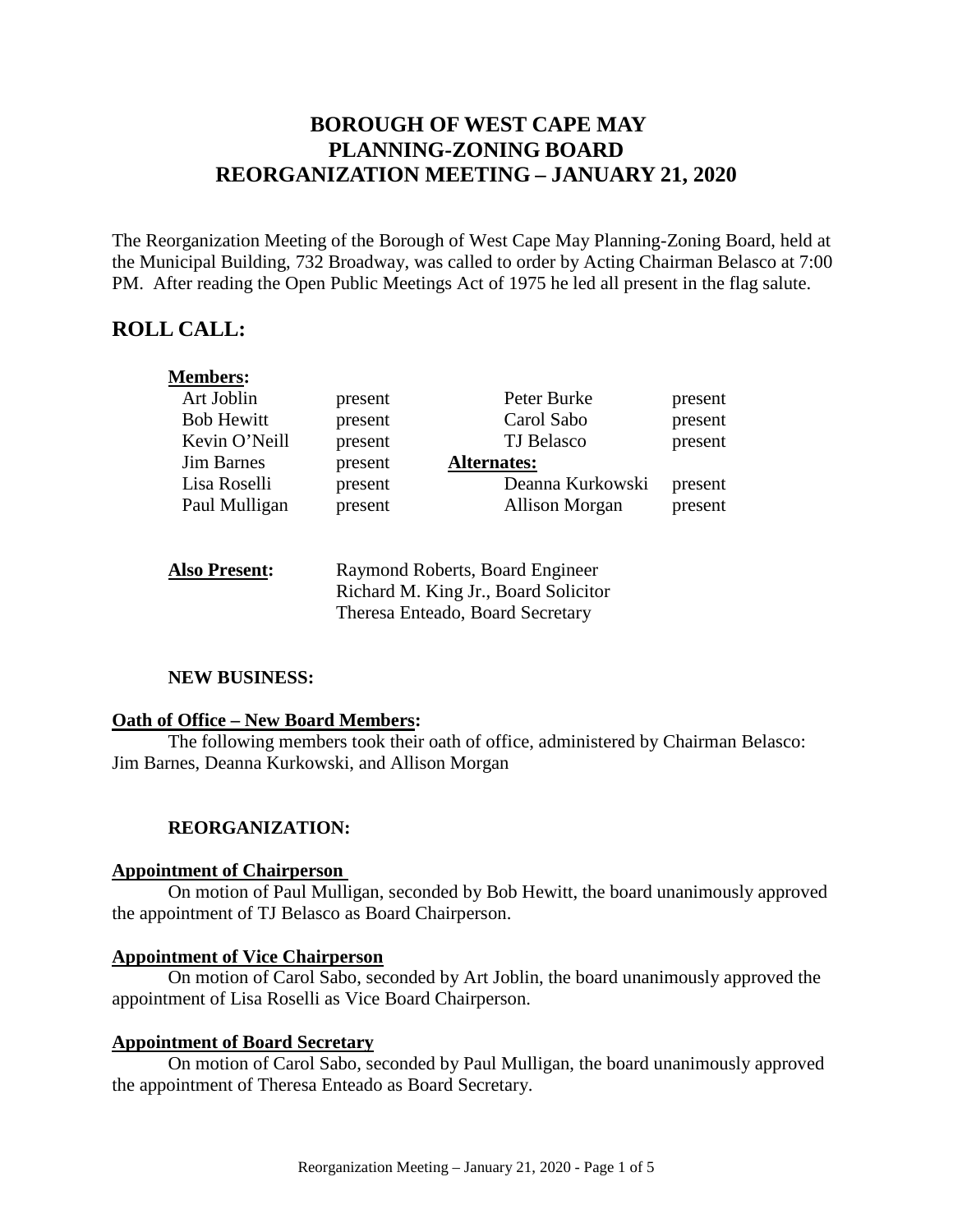## **Appointment of Board Solicitor**

On motion of Kevin O'Neill, seconded by Lisa Roselli, the board unanimously approved the appointment Richard M. King Jr. as board solicitor.

# **Appointment of Board Engineer**

On motion of Art Joblin, seconded by Lisa Roselli, the board unanimously approved the appointment of Raymond M. Roberts of Remington & Vernick Engineers as the board engineer.

# **Approval of Meeting Dates**

On motion of Carol Sabo, seconded by Art Joblin, the board unanimously approved the meeting dates for 2020.

# **Approval of Official Newspapers for Publications**

On motion of Lisa Roselli, seconded by Peter Burke, the board unanimously approved the Cape May Star & Wave as the official newspaper and the Press of Atlantic City as the alternate paper.

## **Approval of 2019 Annual Report – Resolution No. 0002-20**

On Motion of Peter Burke, seconded by Lisa Roselli, the board approved the 2019 Annual Report on roll call vote as follows: all members present voting in the affirmative.

# **MINUTES:**

## **December 3, 2019 Regular Meeting**

On motion of Lisa Roselli, seconded by Art Joblin, the Minutes of December 3, 2019 Regular Meeting were approved on roll call vote as follows: Art Joblin, Kevin O'Neill, Lisa Roselli, Paul Mulligan, Peter Burke, Carol Sabo, and TJ Belasco voting in the affirmative.

## **RESOLUTIONS:**

# **Resolution #0022-19 Approving Minor Subdivision With Variance Relief for Ronald Baker, 122 Eldredge Ave., Block 7, Lot 23, App 011-19**

On motion of Art Joblin, seconded by Carol Sabo, the aforementioned resolution was approved on roll call vote as follows: Art Joblin, Kevin O'Neill, Lisa Roselli, Paul Mulligan, Carol Sabo, and TJ Belasco voting in the affirmative.

# **Resolution #0023-19 Approving Minor Subdivision With Variance Relief for Brian and Tracey Conniff, 764 Park Blvd., Block 21, Lot 41 & 739 Maple Ave., Block 21. Lot 37, App 013-19**

On motion of Carol Sabo, seconded by Peter Burke, the aforementioned resolution was approved on roll call vote as follows: Art Joblin, Lisa Roselli, Paul Mulligan, Peter Burke, and Carol Sabo voting in the affirmative.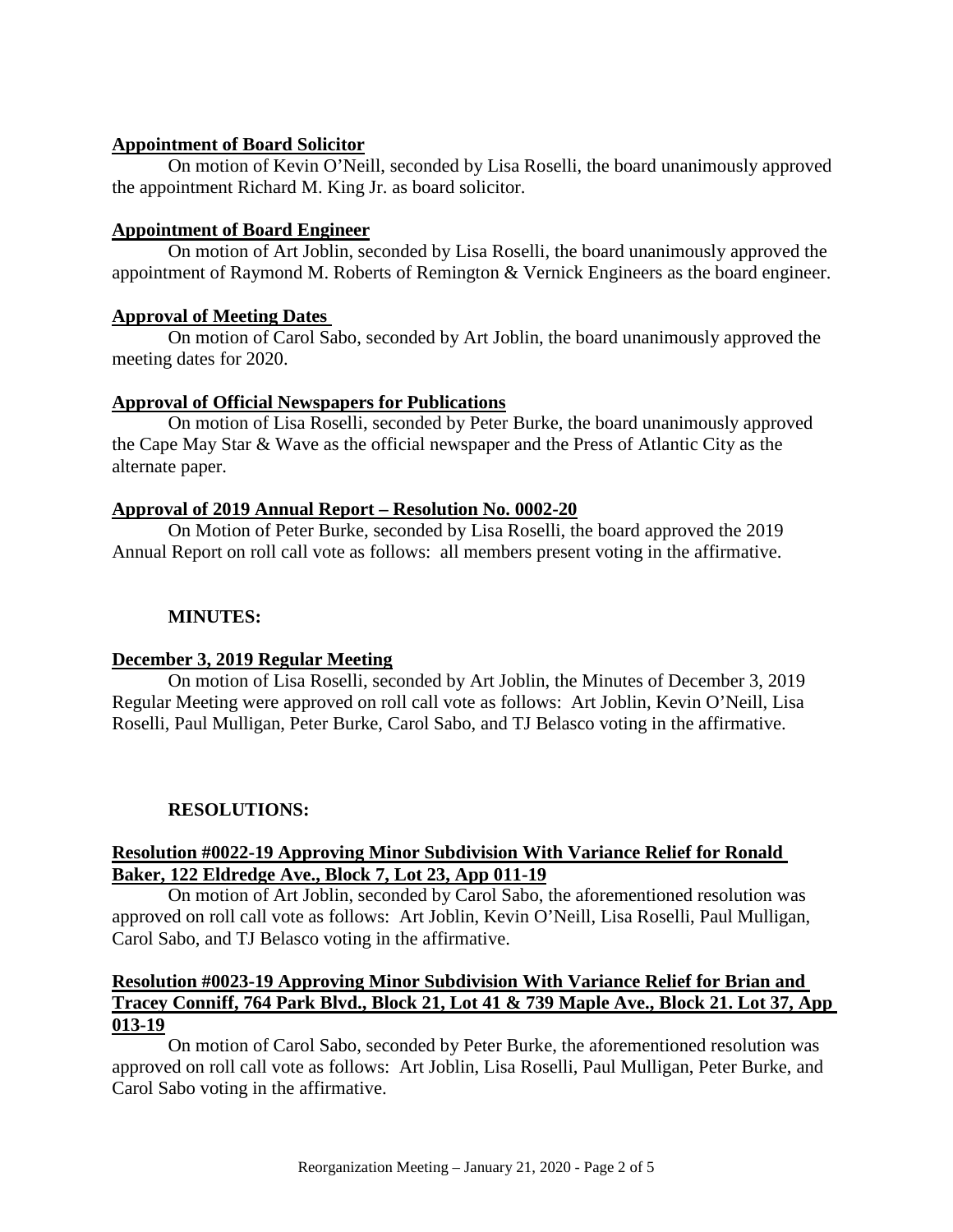#### **APPLICATIONS:**

# **Application 017-19, Kim & Robert Russell, 5 Landis Ave., Block 55, Lot 17.01, New Application – Waiver From Site Plan with Variance Relief – Side Yard & Height, & Use**

Kim Russell, applicant and co-owner of the subject property, was sworn in and testified that she and her husband also own the adjacent lot. She also owns Classic Coastal Contracters, a small home building and remodeling company and is a certified green builder. She mentioned the previous subdivision and how the market and her needs have changed since that application. She and her husband would like to retire, possibly purchase a second home out of state, then sell their home in Cape May, keep the one in West Cape May, and build an apartment for a maintenance person and in later years, a care-giver. She'd like parking behind the house and the second building to be detached from the home. She is not asking for relief from density or setbacks, only use and accessory height.

At this time, the Class I and Class III members were removed from the proceedings as it was clear the applicant was requesting a use variance. Ms. Russell continued discussing the proposal, stating the living quarters over a garage will make this a principal building and not an accessory building anymore. Solicitor King said a use variance is a high standard that requires special reasons and comparison to the Master Plan, which is hard to do without representation by professionals. He wanted the applicant to be aware it can be very challenging and will require a 5 vote majority. The applicant replied she would try and if not approved she would try again with professionals. She was advised that if the application was denied, she could not come back to the Board again asking for two principal buildings on one lot, the application would have to be substantially different. The applicant said she fully understands all points made.

Ms. Russell testified the proposal is to demolish an existing two-car garage and replace it with a single family home at the front of the property and a detached garage with an apartment dwelling above. She said the lot is in the R-2 Zone which permits attached two family dwellings on lots with 10,000 square feet area and 75 feet frontage. This lot has 10,600 square feet area and 50 feet frontage. She discussed special reasons, presented negative and positive criteria, and said the proposal poses no detriment to the public good. The density complies and no setback relief is being sought, so no harm to neighbors. The applicant submitted pictures for the record, they were marked as: Exhibit A-1 front design elevation from the street, A-2 elevated garage, A-3 a home she created on Second Avenue, and A-4 a home on South Broadway. Ms. Russell concluded saying the proposal is a better solution for her as well as the Borough, using less density than what is allowed.

Board Engineer Roberts was sworn in and reminded the Board the issue is the second building being a principal use that would require a use variance, as well as variance relief from height for the garage apartment. He said there is an eave with a one foot overhang that requires a variance as well. He said parking for two spaces has been provided and wanted the applicant to confirm the other two spaces will be in the garage. The applicant confirmed that is the case. Mr. Roberts said this development will increase the amount of run-off from the property and a storm water management plan will be required. The applicant testified they will provide this. A grading plan will also be required as well as a landscaping plan. Mr. Roberts clarified for the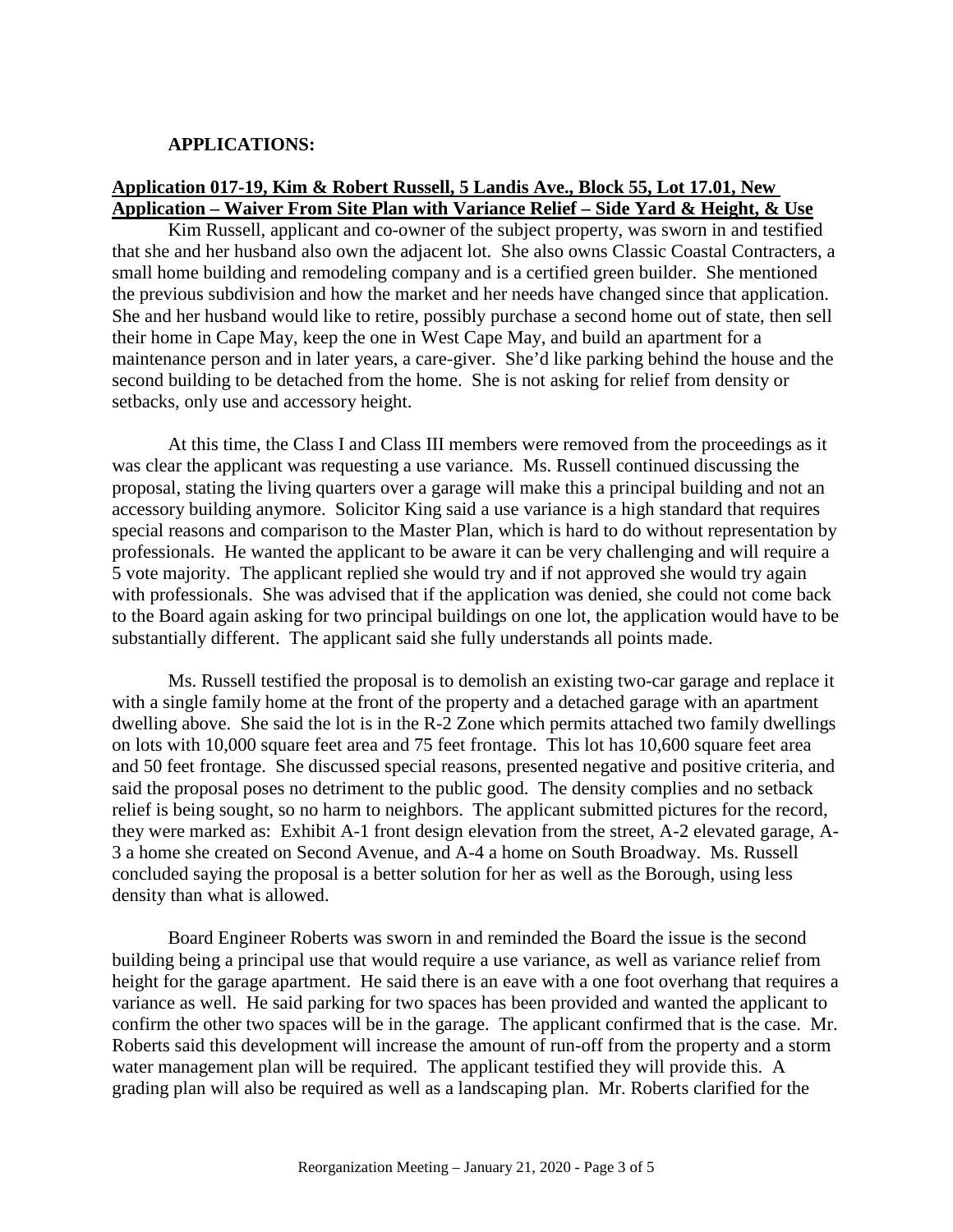Board that his review is based on what is allowed, which is a single family dwelling. Solicitor King further clarified by saying there is no part of Borough Ordinance that allows two principal dwellings on one lot, therefore there are no requirements that exist. The Board discussed the possibility of a deed restriction that would not allow separate ownership.

The floor was opened to residents within 200 feet and beyond. Ms. Cindy Franklin, of 720 Broadway, was sworn in and testified that she owns the garden center. She is very concerned about the shade that the height of the apartment will create. She feels it will negatively affect her plants and in turn, her livelihood, which is a use she has been operating for the past 18 years. Her second concern is that of security. She said the current house next to this property houses many students and she will not have line of sight to see if people are walking onto her garden center. She is worried about vandalism and theft.

Ms. Leila Barclay, of 11 Landis Avenue, was sworn in and testified that her property is immediately adjacent to the subject property. She has lived in the home for over ten years. She thinks the plan will change the character of the street in a negative way. She is concerned for the large tree on the property. Another concern is if the house and garage apartment will be rented because the house on the other lot of theirs is already rented to many young adults and already creates noise, security, and parking issues.

Mr. Ryan Griffin, of 3 Landis Avenue, was sworn in and expressed his concern for the potential to have two forms of ownership on one lot and admitted the Board has addressed the same concern. He is also concerned that the garage could be used as a business.

Ms. Mary Demaio, of 714 Broadway, was sworn in. She is directly adjacent to where the proposed garage and apartment will be built. She is concerned with the parking spaces right against her property and the increased traffic and noise as a result. She feels the single family home will be rented just like the current home on the other lot. She is very concerned that the new garage will be used to house construction materials and vehicles, and said the gentleman who told her he will be living in the garage apartment is already always parking his construction vehicle on the lot. She would hope deed restrictions could be applied to limit what the garage apartment can be used for and she would like a guarantee that Ms. Russell will use the property as she testified she would, as a retirement home.

Norman Roach, Borough Zoning Official, was sworn in and explained that as a condition of the prior subdivision approval, the garage that currently exists on the lot was supposed to be demolished because you cannot have an accessory use without a primary use. He said whether this application is approved or denied, the garage must be demolished. There was discussion regarding a chicken coop versus the garage, and in the end it was agreed the subdivision was filed correctly and the garage should have been relocated or demolished.

Carol Sabo, of 402 Broadway, was sworn in and said as a resident only, for 32 years, she is concerned with the rapidly growing development in the community.

Solicitor King read to the Board, the MLUL requirements for a use variance, in particular the definition of special use. He asked the applicant to confirm if they agree to one single vote.